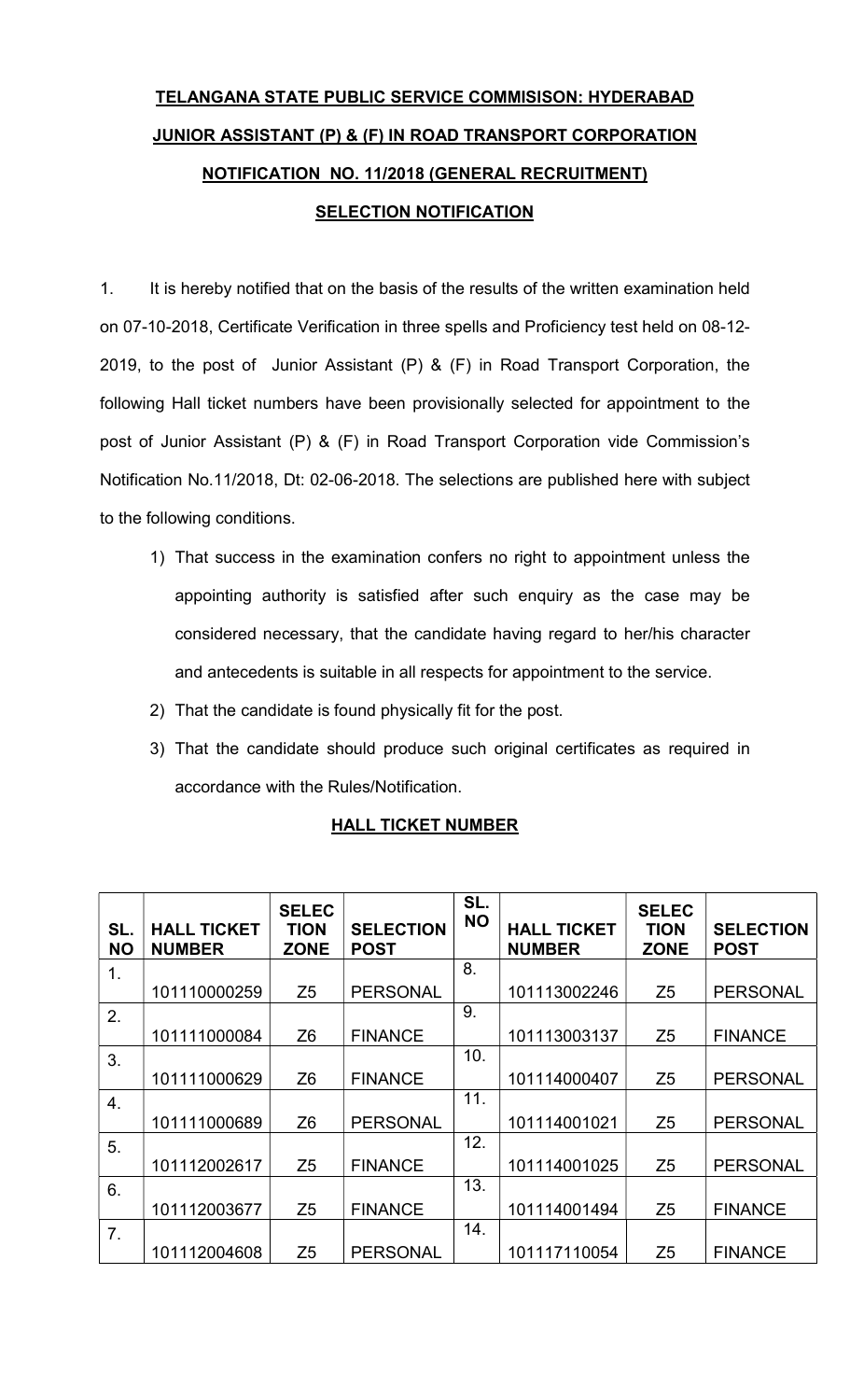| 15. | 101117120199 | Z <sub>5</sub> | <b>PERSONAL</b> | 43. | 123412000465 | Z <sub>5</sub> | <b>PERSONAL</b> |
|-----|--------------|----------------|-----------------|-----|--------------|----------------|-----------------|
| 16. | 101117150036 | CC             | <b>PERSONAL</b> | 44. | 123413000029 | Z <sub>5</sub> | <b>FINANCE</b>  |
| 17. | 101117180332 | Z <sub>6</sub> | <b>PERSONAL</b> | 45. | 123413000260 | Z <sub>5</sub> | <b>PERSONAL</b> |
| 18. | 101117181174 | CC             | <b>PERSONAL</b> | 46. | 123413000361 | Z <sub>5</sub> | <b>FINANCE</b>  |
| 19. | 101117181230 | CC             | <b>PERSONAL</b> | 47. | 123413000370 | Z <sub>5</sub> | <b>FINANCE</b>  |
| 20. | 101117190023 | Z <sub>6</sub> | <b>PERSONAL</b> | 48. | 123414000192 | Z <sub>5</sub> | <b>FINANCE</b>  |
| 21. | 101117190962 | CC             | <b>PERSONAL</b> | 49. | 123415000021 | Z <sub>6</sub> | <b>FINANCE</b>  |
| 22. | 101118001884 | CC             | <b>PERSONAL</b> | 50. | 123415000094 | Z <sub>6</sub> | <b>FINANCE</b>  |
| 23. | 101118003038 | CC             | <b>PERSONAL</b> | 51. | 123418000254 | CC             | <b>PERSONAL</b> |
| 24. | 101118004562 | Z <sub>5</sub> | <b>PERSONAL</b> | 52. | 123418000352 | <b>CC</b>      | <b>PERSONAL</b> |
| 25. | 101118004792 | CC             | <b>FINANCE</b>  | 53. | 123418000376 | Z <sub>5</sub> | <b>FINANCE</b>  |
| 26. | 101118005170 | CC             | <b>FINANCE</b>  | 54. | 123418000703 | CC             | <b>FINANCE</b>  |
| 27. | 101118005814 | Z <sub>5</sub> | <b>PERSONAL</b> | 55. | 123418000830 | <b>CC</b>      | <b>FINANCE</b>  |
| 28. | 101118100062 | Z <sub>5</sub> | <b>PERSONAL</b> | 56. | 123418000864 | Z <sub>6</sub> | <b>FINANCE</b>  |
| 29. | 101118120273 | Z <sub>5</sub> | <b>FINANCE</b>  | 57. | 123418000953 | CC             | <b>PERSONAL</b> |
| 30. | 101118120344 | Z <sub>5</sub> | <b>FINANCE</b>  | 58. | 123418001144 | Z <sub>5</sub> | <b>FINANCE</b>  |
| 31. | 101118130147 | Z <sub>5</sub> | <b>FINANCE</b>  | 59. | 123418001288 | CC             | <b>FINANCE</b>  |
| 32. | 101118180095 | CC             | <b>FINANCE</b>  | 60. | 123418001312 | Z <sub>5</sub> | <b>FINANCE</b>  |
| 33. | 101118180104 | Z <sub>5</sub> | <b>FINANCE</b>  | 61. | 123418001343 | Z <sub>6</sub> | <b>FINANCE</b>  |
| 34. | 101118190057 | CC             | <b>FINANCE</b>  | 62. | 123419000455 | Z <sub>5</sub> | <b>FINANCE</b>  |
| 35. | 101119000049 | CC             | <b>PERSONAL</b> | 63. | 123419000458 | CC             | <b>FINANCE</b>  |
| 36. | 101119000714 | CC             | <b>FINANCE</b>  | 64. | 123419000632 | Z <sub>5</sub> | <b>PERSONAL</b> |
| 37. | 101119001299 | Z <sub>6</sub> | <b>FINANCE</b>  | 65. | 123419000855 | Z <sub>5</sub> | <b>FINANCE</b>  |
| 38. | 101119003088 | CC             | <b>FINANCE</b>  | 66. | 123419000939 | Z <sub>5</sub> | <b>PERSONAL</b> |
| 39. | 110018003287 | CC             | <b>PERSONAL</b> | 67. | 123419001038 | CC             | <b>FINANCE</b>  |
| 40. | 123411000095 | Z <sub>5</sub> | <b>PERSONAL</b> | 68. | 123419001085 | Z <sub>6</sub> | <b>FINANCE</b>  |
| 41. | 123412000073 | Z <sub>5</sub> | <b>FINANCE</b>  | 69. | 123419001141 | Z <sub>6</sub> | <b>PERSONAL</b> |
| 42. | 123412000307 | Z <sub>5</sub> | <b>PERSONAL</b> | 70. | 123419001151 | CC             | <b>FINANCE</b>  |